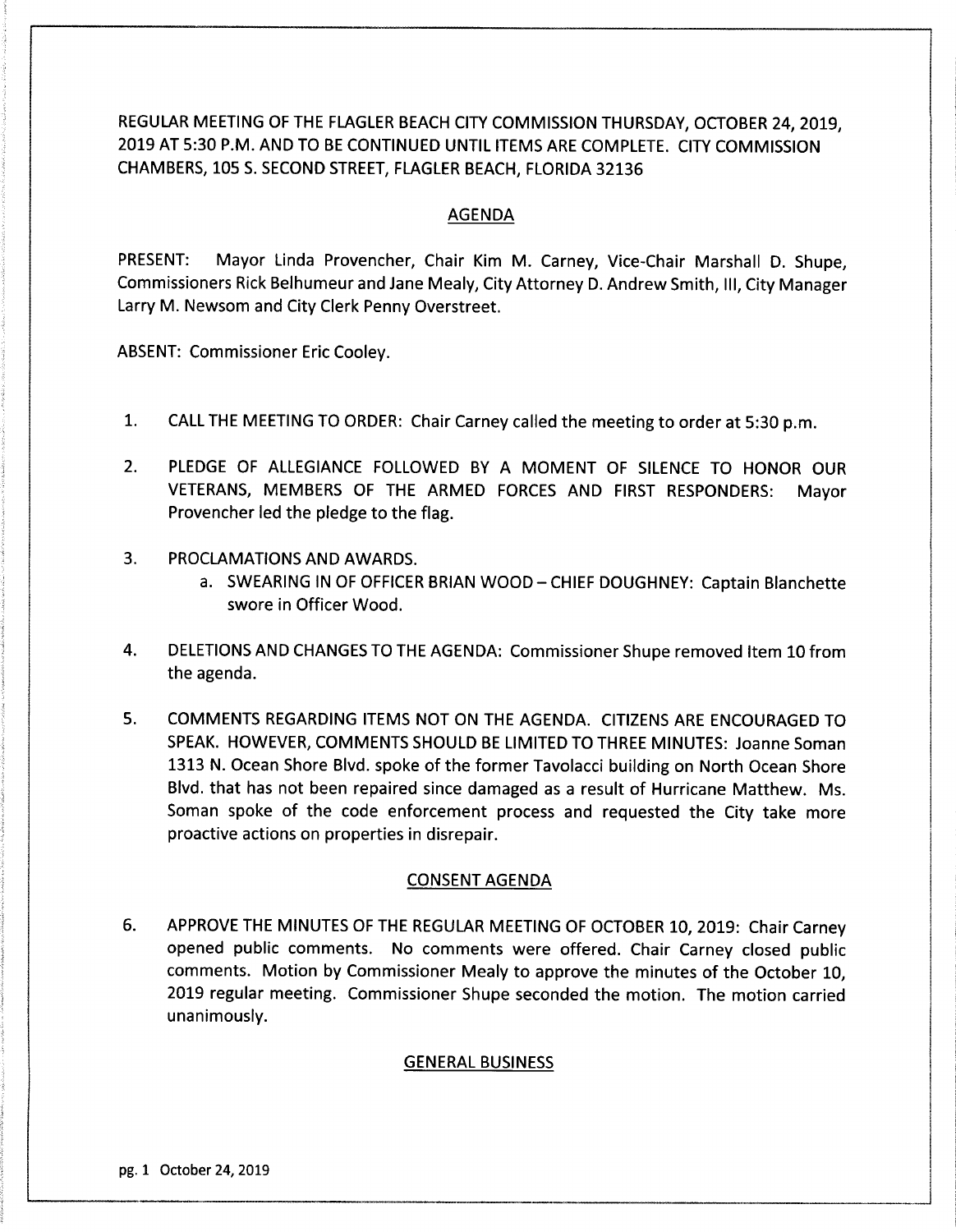- 7. AWARD THE SOUTH FLAGLER SWALE PROJECT NO. FB-2019-2607 TO W. GARDNER, LLC, THE LOWEST RESPONSIVE BIDDER IN AN AMOUNT NOT TO EXCEED \$463,739.15 - FRED GRIFFITH, CITY ENGINEER: Chair Carney reviewed the request. Fred Griffith, City Engineer, stated the \$500,000 the City received from the St. Johns River Water Management Districts ( SJRWMD) Cost Share Funding Program will cover the costs associated with the project. The bid recommended for award came in under budget. Mr. Griffith advised if the FDOT A1A Project stays on schedule, Mr. Griffith would like to begin this project in December and start with the swale improvements to S. Daytona Avenue. Commissioner Shupe inquired if the contractor would hold tailgate meetings for the residents as was done for the stormwater projects on Palm Circle and Venice Park neighborhoods. Mr. Griffith stated he would like to hold <sup>a</sup> public town hall style meeting for the residents to apprise them of the projects details. Commissioner Shupe recommended the tailgate style neighborhood meeting be implemented as they were helpful in conveying the project timeline and provided the residents the project was impacting an outlet for their concerns to be addressed by the contractor and project manager. Mr. Griffith advised the land development regulations call for swales to be installed, he is not clear as to why this has not been enforced. Mr. Griffith advised Palm Avenue, Cumberland Drive, Palm Drive and Oak Lane will also have swales constructed. Mr. Griffith introduced Thomas Inman, P.E., Kimley Horn & Associates, stating he will oversee the construction management. Mr. Griffith added Mead & Hunt will provide the construction site inspector. Commissioner Carney requested the City Engineer provide to the officials <sup>a</sup> schedule of construction for the different streets they will be working on. Chair Carney opened public comment. Sarah Rapetti, 222 N.  $12<sup>th</sup>$  St., spoke of drainage issues in her area. Chair Carney closed public comment. Motion by Commissioner Shupe to recommend the award for the South Flagler Beach Project Bid No. FB-2019-2607 to the lowest bidder W. Gardner in the amount of \$463, 739. 15. Commissioner Belhumeur seconded the motion with an amendment of the corrected Bid No. FB-2019-2609. Commissioner Shupe amended his motion. The amended motion carried unanimously.
- 8. CONSIDER REQUEST FOR STAFF DIRECTION TO MEET & COORDINATE PLAN TO REPAIR/ REPLACE THE DUMPSTER PAD AT PIER RESTAURANT — RAY BARSHAY, TENANT: Ray Barshay reviewed the request. Mr. Barshay indicated the Florida Department of Environmental Protection ( FDEP) permit has been issued, but has the stipulation that construction cannot begin until after November 1<sup>st</sup>. Mr. Barshay reviewed the issue which first arose in 2011. Mr. Barshay reported the issue continues to deteriorate and he wishes to avoid any new problems for his employees or the city. Commissioner Carney inquired of the City Manager what the plans for repair were. City Manager Larry Newsom advised he wants the project to be advertised for bid before the end of November. Mr. Newsom indicated the tenant will need <sup>a</sup> plan in place for the restaurants placement of solid waste while the construction is taking place, additionally the propane tanks will need to be temporarily relocated. Mr. Barshay stated he understood there may need to be days the restaurant will need to be closed for instance when the propane is relocated. Mr. Newsom reported the plan is still based off of the design Mr. Barshay had Joseph Pozzouli design, Mr. Newsom indicated the City would require sealed drawings for the permit. Mr.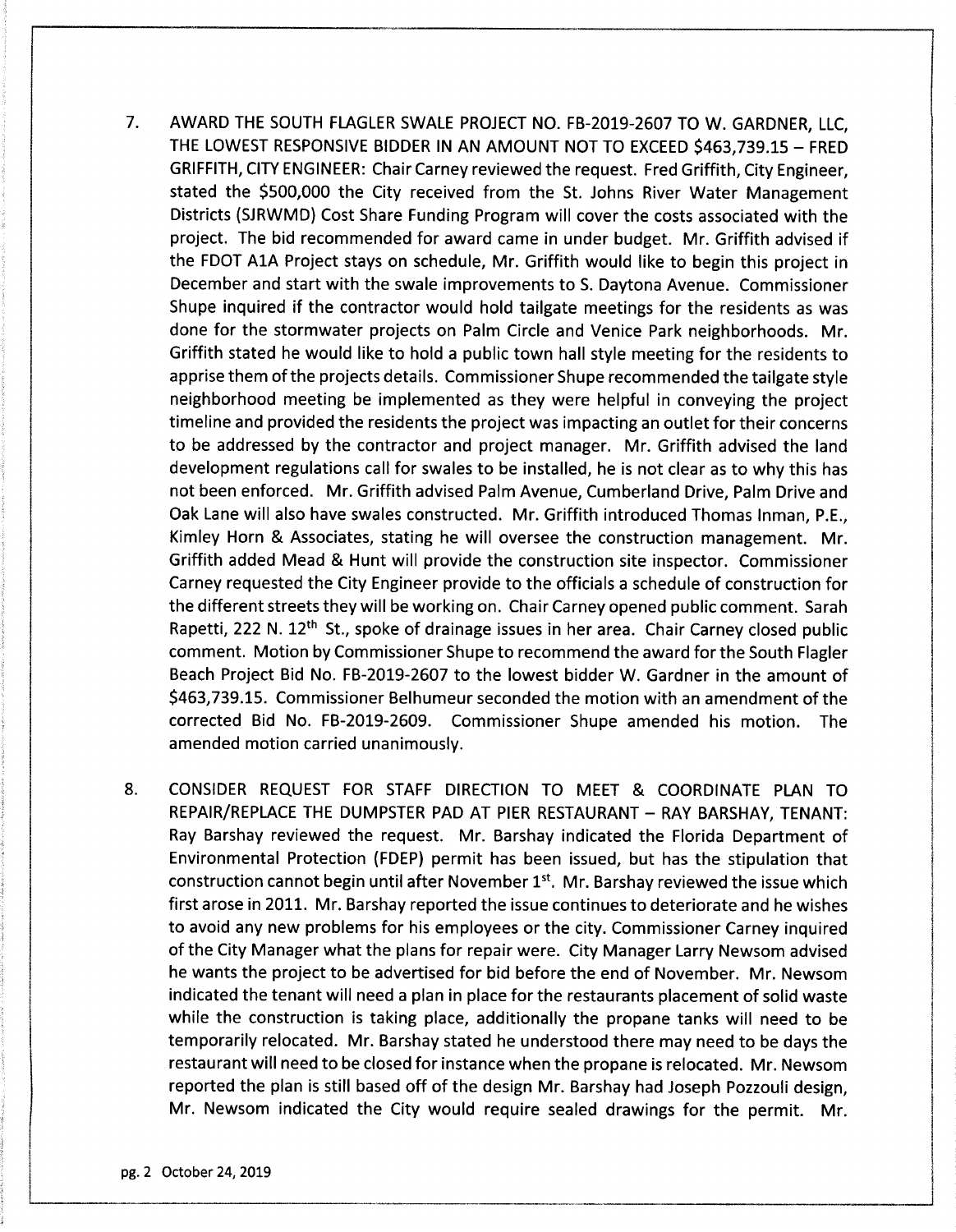Newsom reported the city is looking at the same space currently used and hopes to incorporate <sup>a</sup> space in the same area for the washing of the mats. It was noted the project is budgeted in this fiscal year. No action was taken.

9. RESOLUTION 2019-22, A RESOLUTION BY THE CITY COMMISSION OF THE CITY OF FLAGLER BEACH FLORIDA, FOR WATER, SEWER AND STORMWATER FEE INCREASES TO PROVIDE REVENUES THAT WILL BE SUFFICIENT TO OPERATE FINANCIALLY SELF-SUPPORTING UTILITIES; REPEALING RESOLUTION 2018-33, PROVIDING FOR CONFLICT AND AN EFFECTIVE DATE — KATHLEEN DOYLE, FINANCE DIRECTOR: Attorney Smith read the title of the resolution into the record. Chair Carney spoke of the budget process where the utility rates were discussed. Staff had proposed <sup>a</sup> 25% increase, at the budget workshops the Commission reached <sup>a</sup> consensus to direct staff to reduce the increase to no more than 12. 5%, and no increases are to made to the Sanitation rates. Kathleen Doyle, Finance Director, began by stating there is still <sup>a</sup> deficit in the Utility Fund even with this increase. Ms. Doyle stated the proposed rates are based on monies needed to maintain and improve the infrastructure for the next <sup>5</sup> years. Commissioner Belhumeur spoke of the infrastructure improvement project that are needed and reviewed those that are being done. A discussion ensued regarding the base fees and how they are based on size of the pipe and meter, how some businesses have more than one meter, and the many different variables. Chair Carney opened public comment. Comments were heard from George Gunn, Rick ( last name was illegible), Johnny Lulgjuri, Kent Ryan, Ann Kissel, Chris Marlow, Shannon Willer, Larry Bell, Connie Lummi, Sterling Dutton, Carla Cline, Trish Humphreys, Jerry Bloom, Pricilla Faust and Sarah Rapetti. Mr. Newsom indicated he would be submitting a legislative request for \$1.2 million for Waste Water Treatment Plant Improvements. Larry will be asking for 1.2 million from legislation this year for the WWTP improvements, we are also slip lining the sewer lines to prevent water intrusion. Chair Carney closed public comment. Motion by Commissioner Mealy to approve resolution 2019-22. Commissioner Shupe seconded the motion. The motion carried unanimously.

Chair Carney recessed the meeting at 7: 34 p. m. Chair Carney reconvened the meeting at 7: 46 p. m.

The agenda moved to Item 12.

10. DISCUSSION AND POSSIBLE DIRECTION TO STAFF REGARDING ADDITIONAL PROPOSED CHARTER AMENDMENT— COMMISSIONER MARSHALL D. SHUPE: This item was removed from the agenda.

## COMMISSION COMMENTS

11. COMMISSION COMMENTS, INCLUDING REPORTS FROM MEETINGS ATTENDED: The officials provided reports on their attendance at meetings, gatherings and events since the last regular meeting. Mayor Provencher indicated she is meeting to discuss Feed Flagler beach, her annual Thanksgiving Project. Mayor Provencher spoke of requested support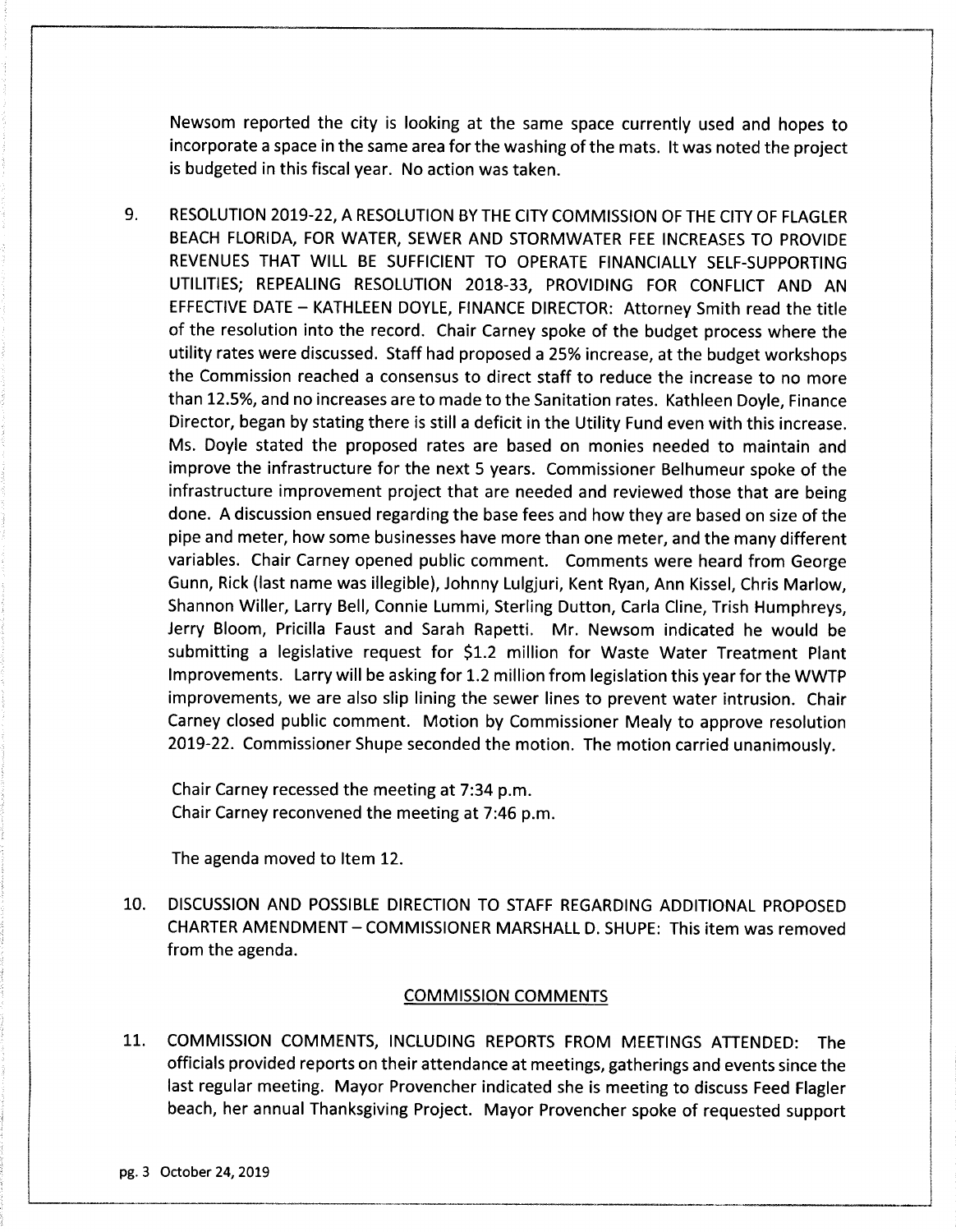from the City of Palm Coast for the University of North Florida Palm Coast Campus. Mayor Provencher spoke of <sup>a</sup> Compete Count Census Committee meeting she attended. Mayor Provencher reported paper mailers will not be sent out this year, and she spoke of the need for <sup>a</sup> campaign to get residents involved and the need to set up <sup>a</sup> computer at the Library for residents who do not have internet access. Mayor Provencher spoke of complaints she has received from visitors, residents and business owners regarding the political parties who participate as vendors at First Friday events. Discussion ensued, a consensus was reached to schedule <sup>a</sup> Workshop to discuss the issue.

The agenda moved to Item 14.

#### PUBLIC HEARINGS

- 12. ORDINANCE 2019-12, AN ORDINANCE OF THE CITY OF FLAGLER BEACH, FLORIDA, AMENDING CHAPTER 14, OFFENSES AND MISCELLANEOUS PROVISIONS, OF THE CODE OF ORDINANCES, TO CREATE ARTICLE VI, " AGGRESSIVE PANHANDLING' TO PROHIBIT AGGRESSIVE PANHANDLING; PROVIDING LEGISLATIVE FINDINGS, PROVIDING PENALTIES FOR VIOLATIONS; PROVIDING FOR SEVERABILITY, CONFLICTS, CODIFICATION AND EFFECTIVE DATE — SECOND AND FINAL READING: Attorney Smith read the title of the ordinance into the record. Chair Carney opened public comments. No comments were offered. Chair Carney closed public comment. Motion by Commissioner Belhumeur that we approve Ordinance 2019-12. Commissioner Mealy seconded the motion. The motion carried three to one, with Commissioner Shupe voting no.
- 13. ORDINANCE 2019-17 AN ORDINANCE OF THE CITY OF FLAGLER BEACH, FLORIDA, APPROVING THE FIRST AMENDMENT TO THE COLLECTIVE BARGAINING AGREEMENT BETWEEN THE CITY OF FLAGLER BEACH AND THE INTERNATIONAL UNION OF POLICE ASSOCIATIONS FOR THE PERIOD OCTOBER 1, 2018 THROUGH SEPTEMBER 30, 2021; PROVIDING FOR CONFLICTS; PROVIDING FOR SEVERABILITY AND PROVIDING FOR AN EFFECTIVE DATE — FIRST READING. Attorney Smith read the title of the ordinance into the record. Attorney Smith noted the changes to Article 12 and 36. Chair Carney opened public comments. No comments were offered. Chair Carney closed public comment. Commissioner Shupe spoke of the raises provided to the police positions to make our pay structure competitive so we may retain the officers. Commissioner Shupe commented now we have competitive pay, however, it should be noted we cannot compete with a city with <sup>a</sup> population of 60k, and he indicated his hope to have more input in the next round of negotiations. Motion by Commissioner Belhumeur to approve ordinance 2019-17. Commissioner Mealy seconded the motion. The motion carried unanimously, after <sup>a</sup> roll call vote.

The agenda moved back to Item 11.

#### STAFF REPORTS